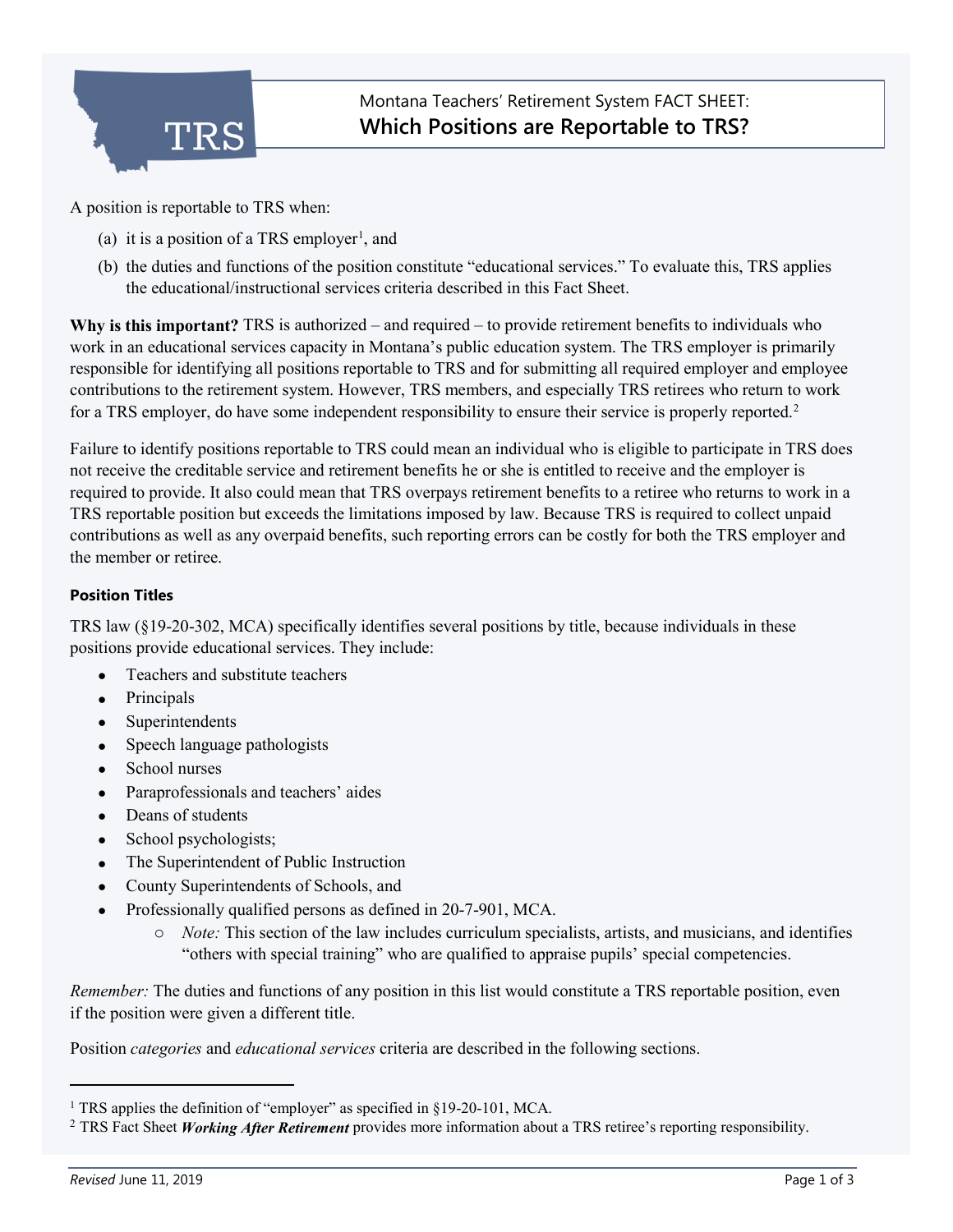**Position Categories** – Administrative Officers, Scientific Staff

19-20-302, MCA also identifies certain broad *categories* which may encompass many position *titles*:

- An administrative officer of a unit of the Montana University System or a community college
- A member of the instructional staff of the Montana University System or a community college
- A member of the scientific staff of a unit of the Montana University System or a community college
- A person employed in a teaching or an educational services capacity by the office of county superintendent, an education cooperative, a public institution of the state of Montana, the Montana school for the deaf and blind, or a school district;
- A person who is an administrative officer or a member of the instructional staff of the board of public education
- A person employed in an educational services capacity by the office of public instruction
- A person employed in a non-clerical position

To determine whether a specific position falls within these categories, TRS applies the following criteria:

- An administrative officer of the Board of Public Education, a unit of the Montana University System (MUS) or a community college is in a TRS reportable position if the individual has primary administrative authority over the operation of the organization or over a specific educational/instructional division or program within that organization. The administrative officer need not directly provide educational or instructional services.
- A scientific staff member of a unit of the Montana University System (MUS) or a community college is reportable to TRS if the individual:
	- o designs scientific research protocols or performs or conducts any research activities;
	- o directs, supervises, or oversees scientific research or researchers; or
	- o has primary administrative authority for a scientific research program or project.

## **All Other Positions of TRS Employers** – Educational/Instructional Services Criteria

TRS applies the following educational/instructional services criteria for all positions not specifically addressed above to determine whether they are TRS-reportable positions.

*Note:* The examples provided in this section do not constitute a complete list of the positions that would meet these criteria. A position need only meet one of the criteria to be reportable to TRS.

A position of a TRS employer is an *educational services position* if the individual:

- Directly teaches or instructs students.
	- o **Examples:** Teacher, teacher's aide, paraprofessional, science lab monitor or assistant, coach
- Provides educationally related professional services that assist students in participating in and/or receiving the full benefit of the educational program.
	- o **Examples:** School counselor, advisor, school nurse, speech/language pathologist or aide, physical or occupational therapist or aide, paraprofessional